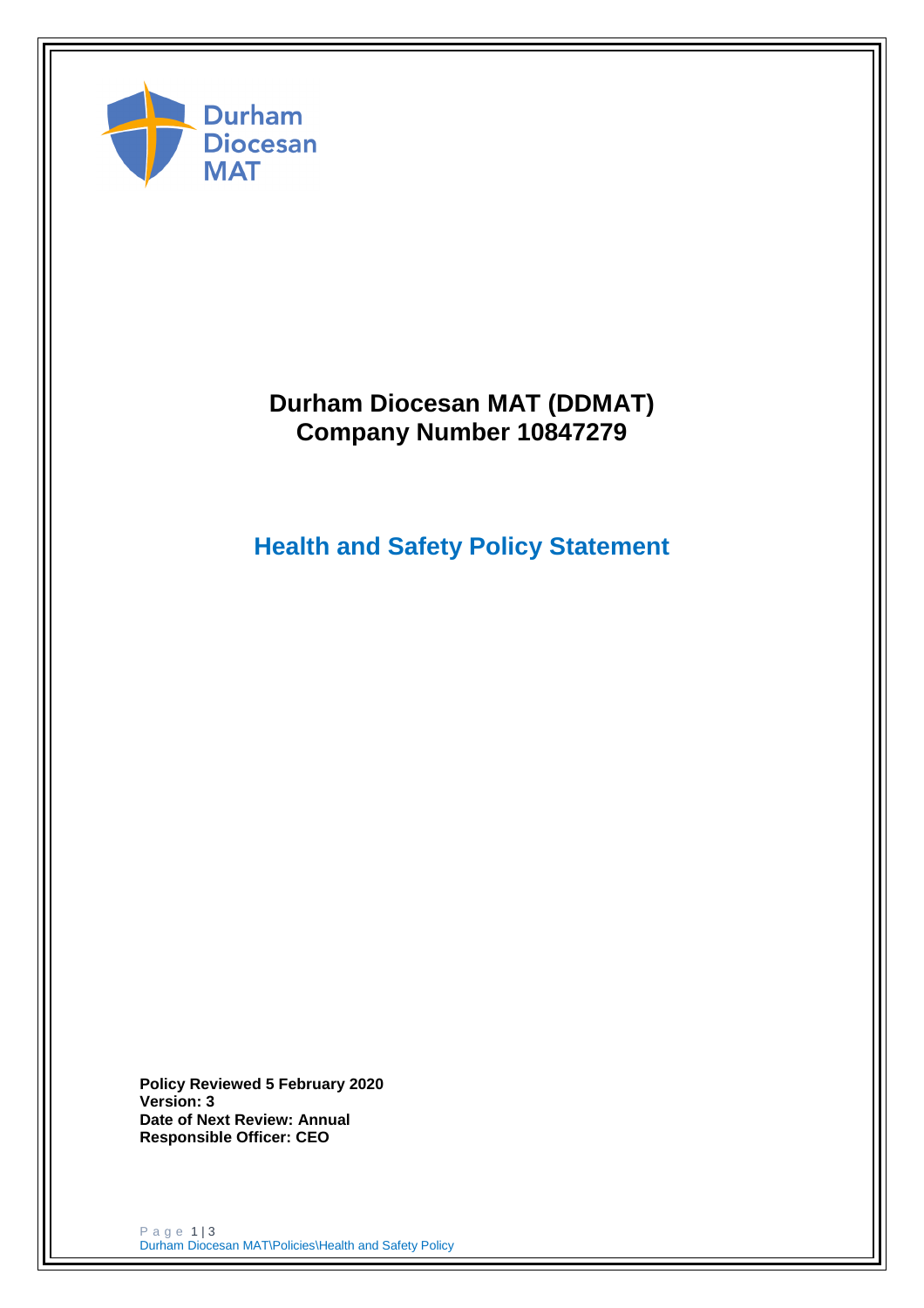#### **Vision Statement:**

At the heart of our vision is our commitment to ensure all of our schools are places where children and young people develop and thrive academically, socially, culturally and spiritually. The drive for excellence and effectiveness in our schools is paramount, but not merely because the Government says so. The enabling of every child to flourish in their potential as a child of God is a sign and expression of the Kingdom and is at the heart of the Trust's distinctive mission. This vision statement will be taken into account in all of our policies and their implementation.

## **Introduction**

The purpose of this policy is to indicate DDMAT's commitment to achieving a safe working environment for all staff, pupils and visitors connected with our sites and activities.

This policy will be reviewed annually by the Chief Executive Officer and ratified by the Board of Directors.

## **General Statement of Intent**

- 1. The Board of Directors recognise and accept their respective responsibilities under the Health & Safety at Work etc. Act 1974, and all supporting Regulations in order to provide a safe and healthy workplace for all its employees, pupils and visitors to the MAT's premises.
- 2. The Board of Directors will individually and collectively, take all steps within their power, where reasonably practicable, to meet their responsibilities, paying particular attention to the provision and maintenance of:
	- a. Plant, equipment and systems of work that are safe;
	- b. Safe arrangements for the use, handling, storage and transport of articles and substances;
	- c. Sufficient information, instruction, training and supervision to enable all employees to avoid hazards and contribute positively to their own health & safety at work;
	- d. A safe place of work and access to it;
	- e. A healthy working environment and adequate welfare facilities.
- 3. Although it is the legal duty of the Board of Directors to ensure the health, safety and welfare of all persons, all employees acting in a managerial capacity are responsible for ensuring that all persons under their charge comply with the MAT's Health & Safety objectives, at all times.